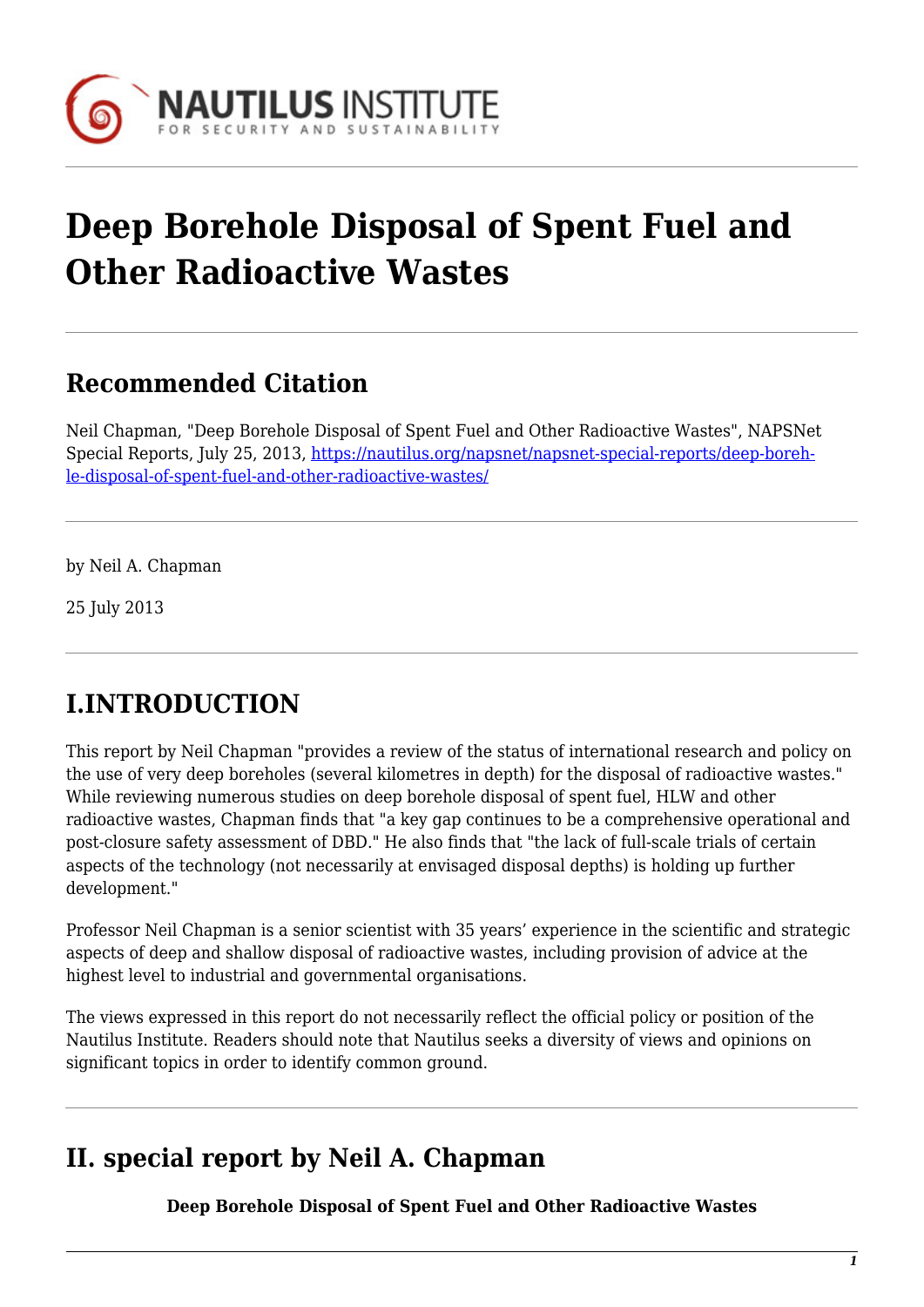#### **An International Overview and Commentary on Developments in China, Japan and the Republic of Korea**

## **Introduction**

This short note provides a review of the status of international research and policy on the use of very deep boreholes (several kilometres in depth) for the disposal of radioactive wastes. The first part on technical aspects and international experience is based in part on a review carried out by the author for the UK Nuclear Decommissioning Authority.

The driver behind the Nautilus Institute study of deep borehole disposal is an exploration of ways of disposing of spent fuel (SF) from nuclear reactors in East Asia to support a prospective nuclear weapons free zone in the region and avoid security and sustainability dilemmas associated with the management of its rapidly growing quantities of SF.

The concept of deep borehole disposal (DBD) of spent fuel, HLW and other radioactive wastes has been discussed actively for many decades. As pointed out in 2010 by Murphy and Diodato of the US Nuclear Waste Technical Review Board [\[\[1\]](#page--1-0)], DBD is a "technically viable type of geologic disposal" (i.e., they consider it a variant of geological disposal).

DBD involves emplacement of waste packages in the bottom sections of deep boreholes constructed to depths of several kilometres, with the upper kilometres of the holes not used for disposal, but backfilled and sealed, possibly with the uppermost sections being obliterated to make relocation difficult and re-access problematic. Typically, waste might be emplaced in sections of a borehole at depths from 3 to 5 km, with the safety concept being based principally on the considerable isolation provided by the great depth.

In principle, DBD can be seen to be an essentially irreversible option – or, at least, an option where retrieval of wastes could be made extremely difficult. For this reason, it has been suggested as an especially appropriate solution for disposal of fissile materials such as separated Pu, where nuclear safeguards will be of central concern. As the volume of a deep borehole is restricted, DBD is not seen as a solution for large volume waste streams (most ILW streams). Consequently, all work has concentrated on the use of DBD for disposal of HLW and SF (plus conditioned Pu waste forms).

The most comprehensive recent evaluations of DBD have taken place in the USA. A review was carried out by the Massachusetts Institute of Technology  $[[2]]$  $[[2]]$ , an extensive study was made by Sandia National Laboratories (SNL) [\[\[3\]](#page--1-0)] and a recent evaluation was prepared by von Hippel and Hayes of the Nautilus Institute  $[[4]]$  $[[4]]$ . The drivers for the SNL and MIT reviews have mainly resulted from the demise of the Yucca Mountain Project. The 'Blue Ribbon Commission' (BRC) appointed by President Obama subsequently looked at ways forward for SF and radioactive waste management, including DBD alternatives to SF disposal in conventional geological repositories.

After the effective termination of the Yucca Mountain project, an update to the 1984 (revised in 1990) 'Waste Confidence' ruling was considered necessary in order to show that a solution for spent fuel management from a prospective programme of new nuclear power reactors would still be possible. A measure of the renewed interest in DBD in the current discussions in the USA is that two of the US Nuclear Regulatory Commission commissioners referred specifically to DBD when deliberating their positions on this waste confidence update, in September 2009 [[\[5\]\]](#page--1-0). Although DBD received no mention in the final update to the waste confidence decision in December 2010 [\[\[6\]](#page--1-0)], the USDOE Office of Nuclear Energy had reopened consideration of the DBD option in 2009.

Elsewhere in the world, DBD-related work has developed slowly, although interest has remained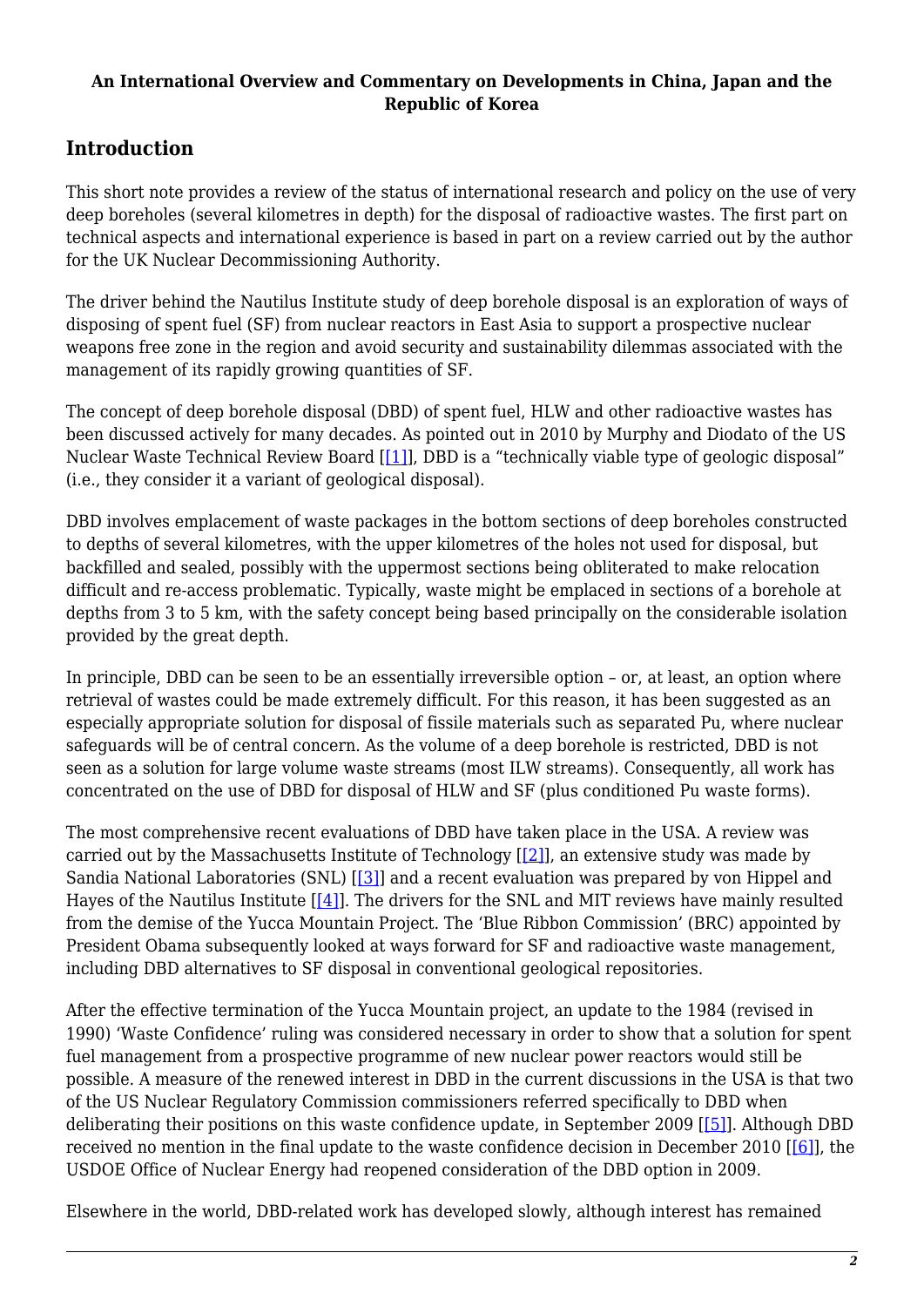active. In December 2006, Åhäll reviewed [\[\[7\]](#page--1-0)] the state of knowledge for MKG, a Swedish NGO (their interest being in DBD as an alternative to SKB's plans for disposal of Sweden's inventory of SF in a conventional geological repository). Åhäll observed that DBD might offer important advantages compared to conventional geological disposal, in that it has the potential of being more robust:

*"The reason for this is that very deep borehole disposal appears to permit emplacement of the waste at depths where the entire repository zone would be surrounded by stable, densitystratified groundwater having no contact with the surface, whereas a KBS-3 repository would be surrounded by upwardly mobile groundwater.*

*This hydrogeological difference is a major safety factor, which is particularly apparent in all scenarios that envisage leakage of radioactive substances. Another advantage of a repository at a depth of 3 to 5 km is that it is less vulnerable to impacts from expected events (e.g., changes in groundwater conditions during future ice ages) as well as undesired events (e.g. such as terrorist actions, technical malfunction and major local earthquakes). Decisive for the feasibility of a repository based on the very deep borehole concept is, however, the ability to emplace the waste without failures. In order to achieve this further research and technological development is required".*

In the UK, there was a continuing programme of research work at the University of Sheffield, mainly focussed on thermal modelling of the so-called 'high temperature' DBD concepts, where the heat emitted by the waste is used to develop seals of various natures in the disposal zone. In 2007, the UK Nuclear Decommissioning Authority (NDA) commissioned a study of deep borehole construction technology to consider the feasibility of drilling large diameter holes to great depth and of carrying out operations in such holes [24].

In all of the work listed above, a key gap continues to be a comprehensive operational and postclosure safety assessment of DBD. It is also recognised that the lack of full-scale trials of certain aspects of the technology (not necessarily at envisaged disposal depths) is holding up further development. This, along with the findings of the studies mentioned above, is discussed in Section 2.

### **DBD Concepts and Technologies**

The various methods currently under consideration for DBD were presented by Arnold and coworkers [\[\[8\]](#page--1-0)] and Gibb [[\[9\]\]](#page--1-0) in early 2010. Gibb describes a current classification of low and high temperature disposal concepts:

- in **low temperature concepts** the heat emitted by the SF or HLW is conducted away through the near-field rock without causing any significant changes in the properties of natural barrier, although being sufficient in some concepts to cause melting of a dense backfill matrix, which then re-solidifies to form part of the engineered borehole system;
- in **high temperature concepts** the heat emitted by the wastes is much greater and is utilised to cause melting of the rock which, upon cooling and solidification, contributes to the containment of the wastes.

In high temperature concepts, HLW or SF is disposed of earlier than in conventional geological disposal (GD) concepts, whilst its heat output is greater. Whilst the DBD concept began its life principally as a high temperature, rock-melting and solidification model, the present consensus among proponents of DBD appears to be more interested in passive, low temperature solutions, as it is not possible to monitor or control active rock melting processes to the extent that is likely to be required in developing a safety case<sup>[1]</sup>. Figure 1 illustrates the three concepts defined by Gibb (two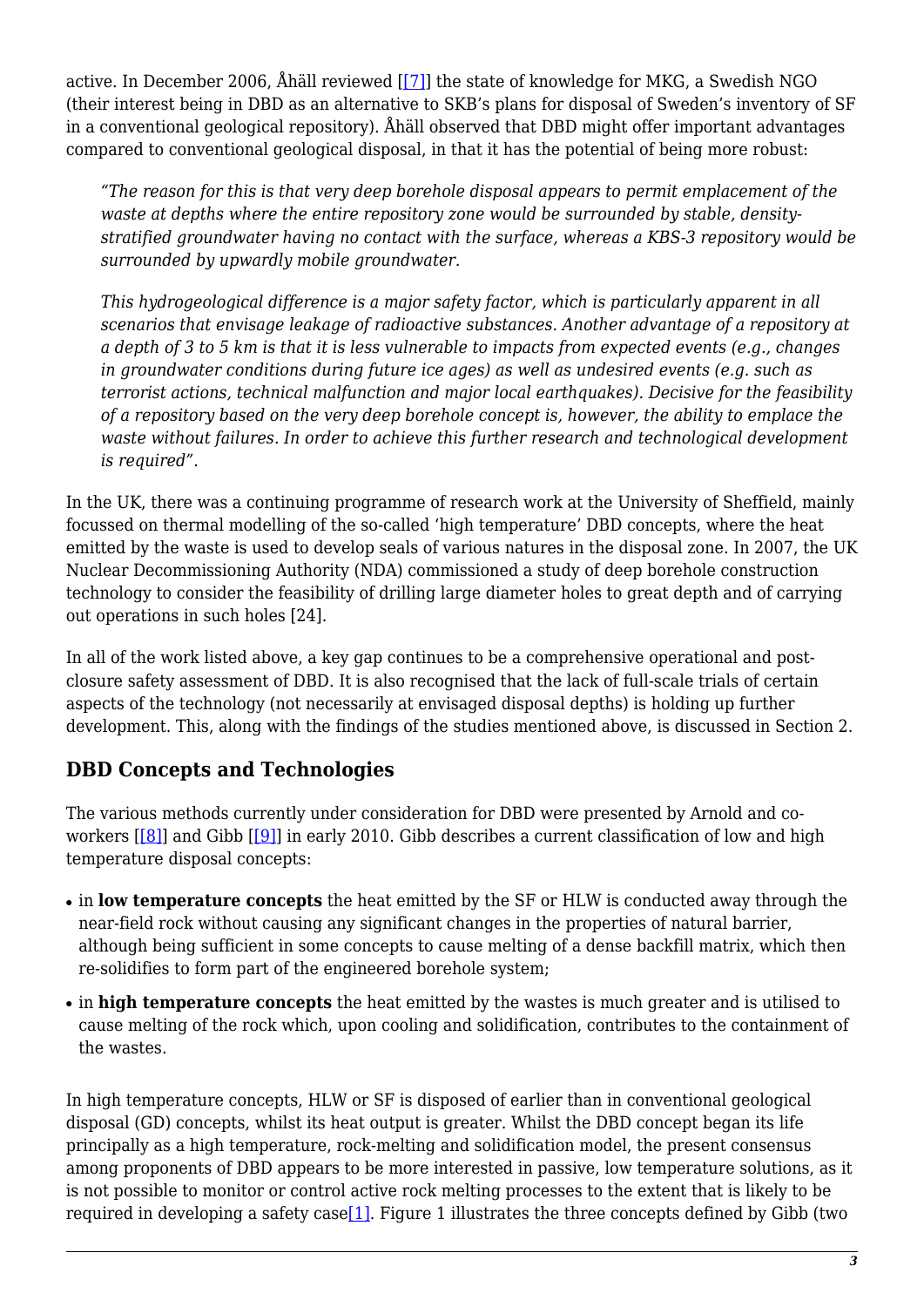low temperature concepts and one high temperature concept).



[caption id="attachment\_31544" align="aligncenter" width="409"]

 Figure 1: Schematic illustrations of the two low temperature (left and centre) and one high temperature (right) concepts defined by Gibb and described in the text. The HTVDD concept is being less actively considered internationally than the low temperature concepts.[/caption]

Gibb proposes that, in the first low temperature concept (LTVDD 1: low temperature very deep disposal 1), a special, highly fluid, high-temperature cement similar to those used in geothermal energy wells would be pumped down the hole to fill the space between the packages and the borehole casing, and any gaps between the casing and the wall rock, with package emplacement taking place in campaigns, allowing setting of the backfill. Recent heat flow modelling by Gibb and co-workers  $[10]$ ;  $[11]$ ] indicates that temperatures in the borehole adjacent to the waste packages and in the wall rock will peak at 100° to 200°C above an ambient temperature of between 60° and 140°C at between one and three years after emplacement. This approach is advanced principally for vitrified HLW disposal, but could also be used for ceramic or other Pu wasteforms. Gibb and colleagues  $[[12]]$  $[[12]]$  $[[12]]$  suggest a 'granitic' wasteform (although the concept would be suitable for any ceramic or silicate-based wasteform) and also suggests that boreholes for disposal of Pu waste packages could be of much smaller diameter (e.g. < 0.3 m) than for HLW or SF disposal.

In Gibb's model for SF disposal (LTVDD 2: low temperature very deep disposal 2), fuel pins from disassembled fuel assemblies would be placed inside stainless steel containers which would be heated slowly to c.335 °C in an inert atmosphere to prevent oxidation of the cladding, with molten lead filler being poured into the voids in the container, which would then be sealed. Containers would be deployed in fully-cased boreholes and a special high-density support matrix (HDSM) would be used to eliminate the possibility of damage from load stresses imposed by the overlying stack. Gibb and co-workers [[\[13\]](#page--1-0)] have developed the concept of a HDSM composed of fine lead-alloy shot, released into the borehole above the topmost container, partially to displace the aqueous borehole emplacement fluid and fill the annulus between the containers and casing. Heat from the spent fuel will generate temperatures 100-200<sup>o</sup>C above ambient and melt the shot to create a dense liquid that will displace the aqueous fluid upwards and fill any remaining voids between the containers and wall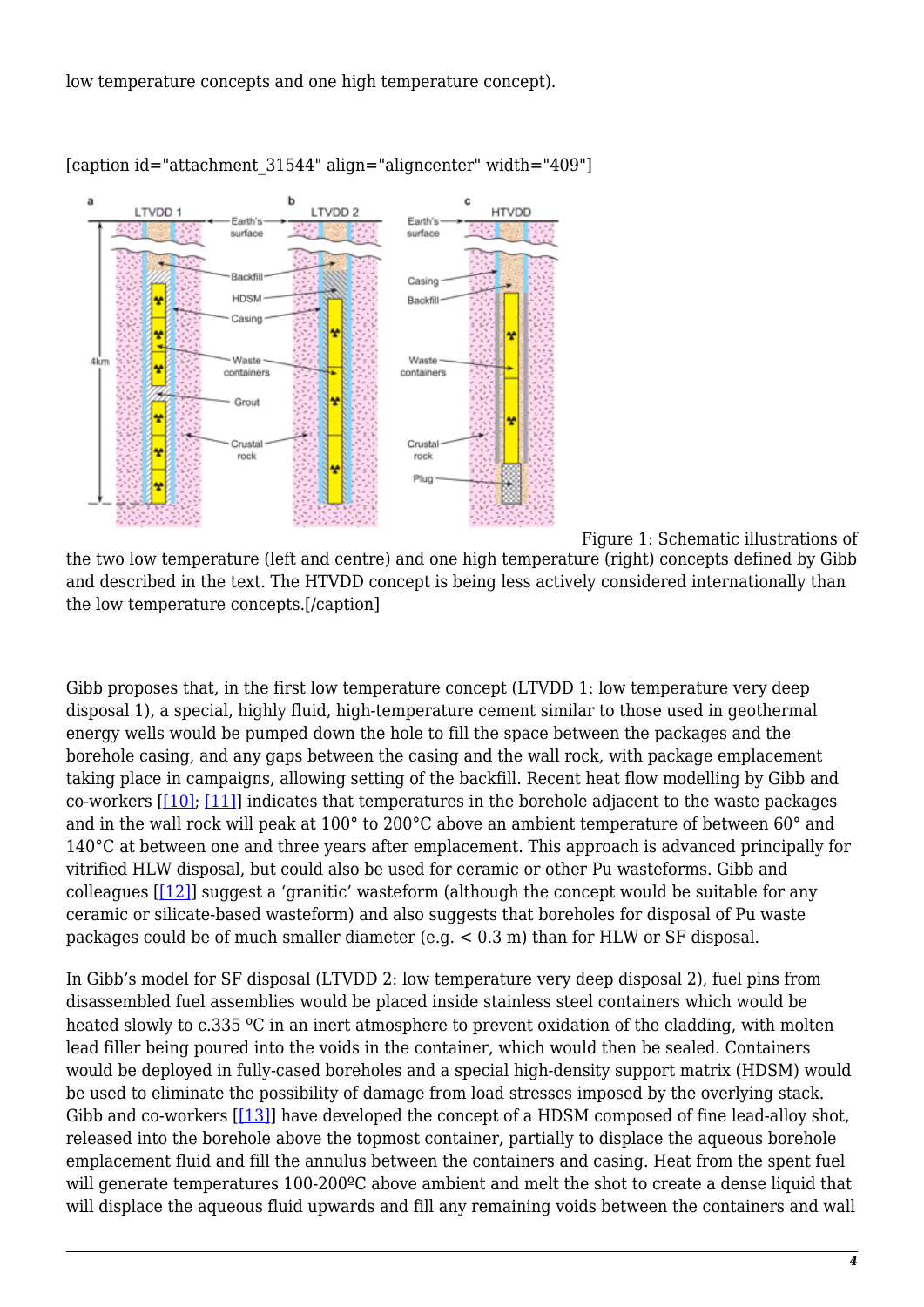rock. Within a few decades, the HDSM will solidify.

#### **Recent work in the USA**

In the last two years the disparate work on DBD that has occurred over several decades has been brought into sharper focus by the above-mentioned collaborative work being performed by Sandia National Laboratories (SNL) and the Department of Nuclear Science and Engineering of the Massachusetts Institute of Technology (MIT) in the USA. This co-operation led to an international review workshop on DBD in March 2010 which was the first time DBD proponents had come together to identify issues and R&D needs if DBD were to be considered seriously for deployment.

The MIT group has issued a number of progress reports describing their R&D programme over recent years  $[[14]; [15]; [16]; [17]; [18]; [19]]$  $[[14]; [15]; [16]; [17]; [18]; [19]]$  $[[14]; [15]; [16]; [17]; [18]; [19]]$  $[[14]; [15]; [16]; [17]; [18]; [19]]$  $[[14]; [15]; [16]; [17]; [18]; [19]]$  $[[14]; [15]; [16]; [17]; [18]; [19]]$  $[[14]; [15]; [16]; [17]; [18]; [19]]$  $[[14]; [15]; [16]; [17]; [18]; [19]]$  and the results of the March 2010 workshop were outlined by Brady and Driscoll [\[\[20\]\]](#page--1-0). Prior to this, much of the most recent information from the US studies was assembled in a 2009 report by SNL, which also reported the results of the first performance assessment that has been carried out for DBD, using techniques common to those used for conventional GD.

The Sandia report was concerned with disposal of the US inventory of SF. It concluded that all used fuel from the existing US LWR reactors could be emplaced in approximately 1000 deep boreholes (109,300 tHM of SF and HLW could be disposed of in  $\sim$ 950 boreholes) with a total cost that is competitive with mined repositories (roughly 70 billion USD). SNL also concluded that long-term performance is likely to be excellent, with estimated peak doses from a single disposal borehole containing 400 PWR assemblies of  $10^{-12}$  mSv/a. The report states:

*"Significant fluid flow through basement rock is prevented, in part, by low permeabilities, poorly connected transport pathways, and overburden self-sealing. Deep fluids also resist vertical movement because they are density stratified. Thermal hydrologic calculations estimate the thermal pulse from emplaced waste to be small (less than 20 C at 10 meters from the borehole, for less than a few hundred years), and to result in maximum total vertical fluid movement of ~100 m. Reducing conditions will sharply limit solubilities of most dose-critical radionuclides at depth, and high ionic strengths of deep fluids will prevent colloidal transport".*

As noted above, this study was the first to attempt a quantitative performance assessment of DBD, although it was relatively much simplified and conservative. The radionuclide release scenarios addressed were two 'up the hole' pathway analyses (requiring failure of borehole seals or a continuous, high permeability damaged zone along the borehole wall) and one involving lateral movement from the disposal region of the borehole, through fractures in the host rock. Criticality scenarios were omitted as they were considered to be of very low probability or not credible. The PA study focussed on the up-hole scenarios, with releases being driven by thermal convection up a poorly sealed borehole into a region where water is abstracted by a well. The only radionuclide to give rise to doses was <sup>129</sup>I, with doses at extremely low levels (see above).

The SNL report concluded that further work is needed to test preliminary observations about longterm performance, including work on:

- scenarios to look at other release pathways:
- more accurate modelling of the thermal-hydrogeological-chemical-mechanical behaviour of the borehole and surrounding rock;
- seal design;
- engineered materials that sequester iodine;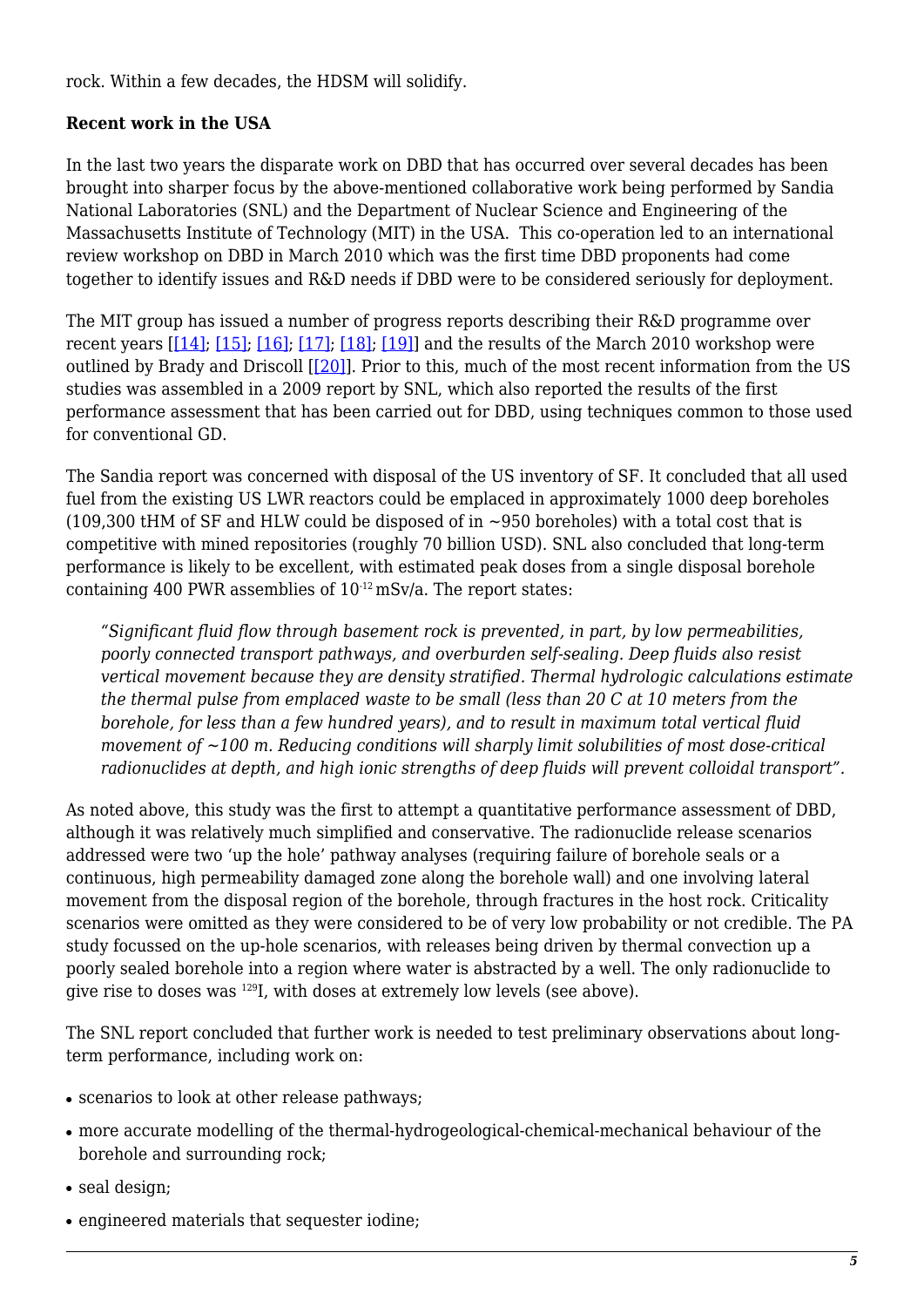• performance assessment of arrays of multiple emplacement holes.

Since the publication of this study, new work on coupled THCM modelling of DBD concepts has been reported by Arnold and co-workers at the Sandia group [[\[21\]\]](#page--1-0), which looks at volumetric strains and displacements in the rock surrounding the disposal borehole.

Further important conclusions of the 2009 study were that:

- detailed cost analysis would be beneficial;
- consideration of changes in legal and regulatory requirements will be needed;
- detailed analyses of engineering systems and operational practices for emplacement are needed;
- a full-scale pilot project should be undertaken.

Work at MIT has covered a range of prospective applications of DBD. The 2009 summary [2] focuses on 40 to 50 cm diameter holes drilled into crystalline granitic bedrock using available oil/gas/geothermal industry technology. The holes are fully lined using grouted in-place standard steel drill-pipe, with a maximum depth of 3 km, and a 1 km waste emplacement zone. The MIT group suggests the use of graphite "sand" as a lubricating/thermally conducting infill between the waste canister string and borehole wall liner, to increase the prospects for retrievability. The somewhat shallower depths now being considered (3 km, instead of 5 km), result in lower bottom-hole lithostatic and hydrostatic pressures. A 1000 m emplacement zone is estimated to result in canister stack weights that will not crush the bottom-most canisters, with a significant factor of safety.

Since 2003 the main focus at MIT has been on disposal of separated minor actinides and 'troublesome' fission products (e.g., Tc-99, I-129) as a strategy for facilitating conventional disposal in near-surface mined repositories. A ceramic wasteform containing minor actinides, plus Tc-99 and I-129, emplaced in a 2 km deep waste zone could holds 100 reactor-years worth per borehole, in which case only sixty boreholes could deal with the minor actinides of the current US one-hundre- -reactor fleet over their (extended) lifetime of sixty years. This approach, however, presupposes that a major spent fuel reprocessing program becomes part of US fuel cycle policy. Such a policy would have considerable and far-reaching technological and economic implications, requiring major new facilities that will eventually need to be decommissioned, as well as affecting the types and volumes of associated wastes and the overall balance of current and far-future radiological impacts.

At the March 2010 SNL-MIT workshop, discussion focussed on four main areas: borehole operations, retrievability, site characterisation and licensing. It should be noted that this workshop was concerned mainly with the disposal of SF and with the US siting and licensing situation, so the conclusions are not necessarily transferrable elsewhere. Among the perceived favourable characteristics of DBD, the MIT group identified that the concept is inherently modular (drill as required – 'pay as you go'), there is widespread applicability and thus the possibility of sharing international R&D, a simpler safety case can be made and there is the possibility of separately licensing the borehole technology and the disposal facility (analogous to generic reactor design licensing).

The perceived disadvantages included two that are often cited: the difficulty of managing large diameter boreholes (c. 0.5 m) and the difficulty of retrieving waste – although this could also be an advantage, as mentioned earlier when considering nuclear safeguards. The key MIT findings over the 20 years during which they have considered DBD were stated to be that the prospects for very effective sequestration of radioactive wastes are high, the concept is cost effective and the two main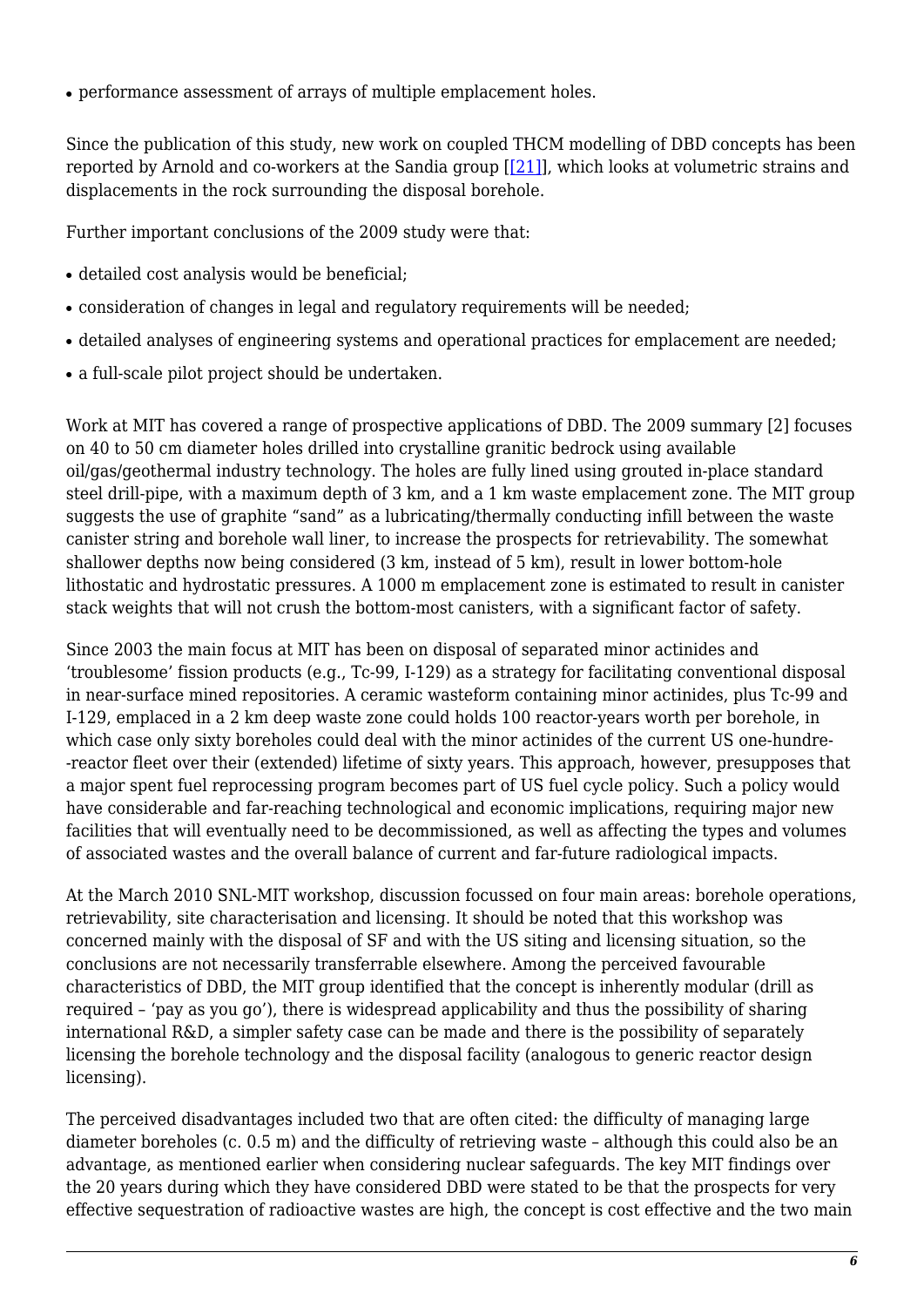concerns in safety evaluation are the mobility of <sup>129</sup>I in SF and the quality of the borehole seal.

Brady and Driscoll [3] record discussions on borehole operations focused on the need to understand drilling damage (extent and properties of the disturbed zone close to the borehole) and on the need for high integrity, low permeability seals to assure long-term isolation. Characteristics of the interface between the seals and the borehole wall will be particularly important. Potential operational problems during emplacement, including damage to canisters and waste during the trip down the borehole, should be minimized, and it may be desirable to line the hole for its entire length with steel casing. A reference design concept to provide a baseline for evaluating performance and impacts of alternative approaches may be useful.

On retrievability, the workshop concluded that this should be maintained up to the time the borehole is sealed. A slotted emplacement zone hole liner could be considered to facilitate grouting the liner to the borehole wall and to the canisters. This would also provide support against crushing of bottom-most canisters and permit use of the simplest configuration: filling a single-branch vertical hole in stages, allowing the grout (cement) to dry before inserting the next upper set of canisters.

Examples of favourable site characteristics include tectonic stability, homogeneity of features such as permeability, high salinity of porewater at depth, and absence of over-pressured zones. Site characterisation will be an important aspect of licensing. The use of natural analogues and evidence such as U-Pb indicators of transport can make major contributions to evaluating radionuclide mobility. Both small and full-diameter boreholes can be used for acquiring key scientific information and for demonstrating key engineering and procedural features.

A list of R&D questions was generated and prioritised, the first ten of which can be summarised as follows:

- 1. Design Pilot Tests: (a) at shallow depth, for testing emplacement engineering and (b) at full depth to prove DBD can be done and containers recovered (both tests at actual diameter).
- 2. Borehole sealing/drilling: assess what happens if the borehole cannot be sealed and how many holes could fail or have to be abandoned.
- 3. Geochemistry: natural indicators of deep hydrogeochemical stability and heterogeneity, including the effects on performance and the sensitivity to drilling techniques.
- 4. Drilling: assess the link between drilling and disturbed rock permeability to evaluate whether the borehole environment and performance is deleteriously perturbed by drilling/emplacement.
- 5. Reliability and Surveillance: how to demonstrate key aspects of borehole and emplacement system design at depth, including sensor performance and sensor parameter targets.
- 6. Hydrogeology: establish lithological heterogeneity controls on large-scale fluid convection in the borehole disturbed zone.
- 7. Waste Form and Package Design: materials for packaging; the use of consolidation for SF.
- 8. Downhole Testing: tools that may need development, e.g. acoustic and electromagnetic techniques that allow continuous surveillance of vertical fluid motion.
- 9. Geology: how to detect, predict or pre-screen for geopressured zones at depth and how to determine if and when this is important.
- 10. Drilling: establish the value of casing all the way down the borehole.

In respect of the primary recommendation that a pilot demonstration should be performed, it is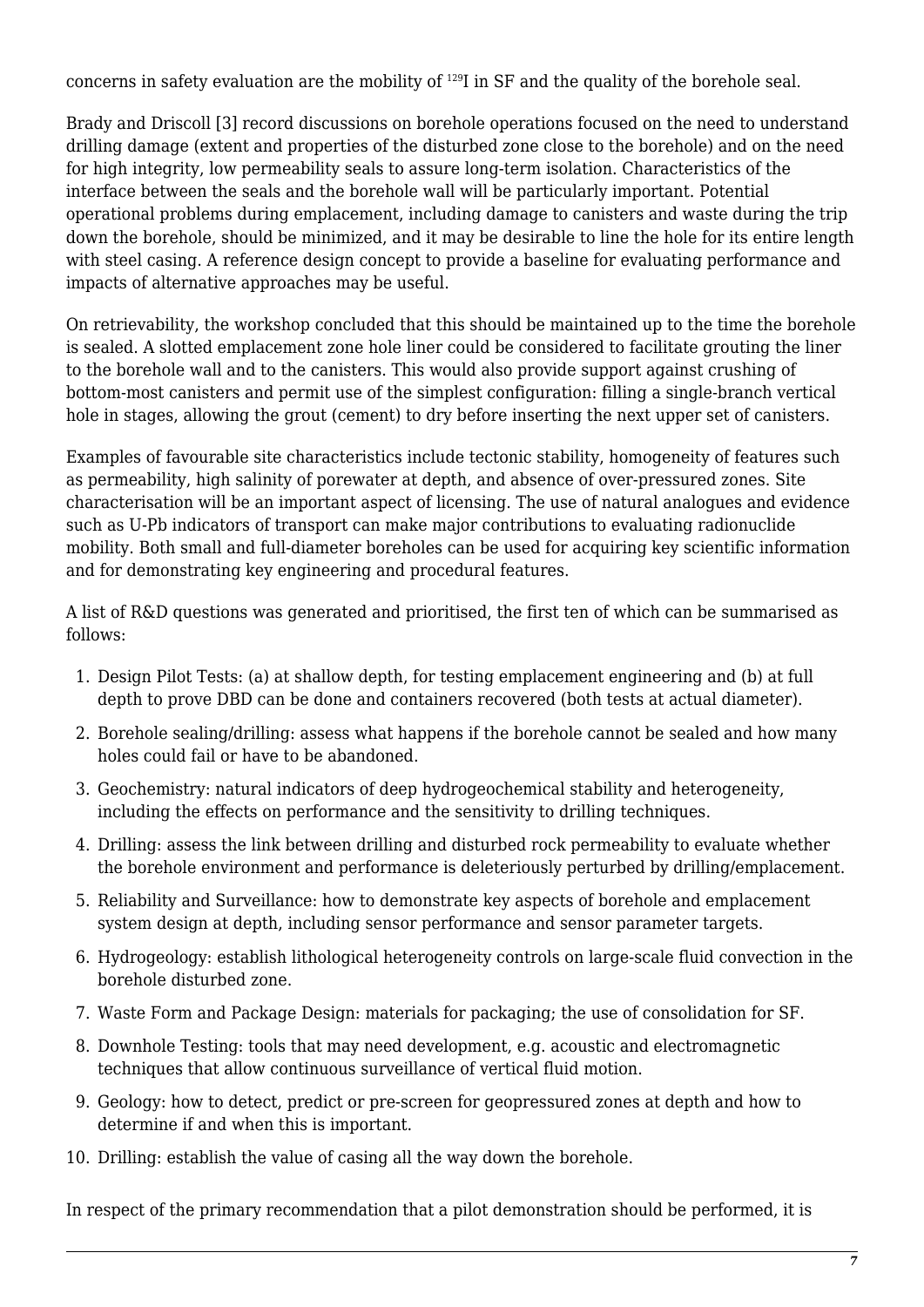useful to note the conclusions of the 2009 Sandia report that preceded the workshop, which states:

*"It is recommended that ultimately a full-scale pilot project be undertaken, perhaps with surrogate waste, in order to fully explore the viability of a borehole disposal concept. The scientific and engineering advances gained from a single pilot project, and the applicability to subsequent borehole disposal implementations, are in contrast to site-specific mined repositories and their unique site characterization demands with relatively little transferable knowledge to subsequent repositories. Given the potential for standardizing the borehole design, and thus the ready extension to multiple borehole facilities, a single pilot project could provide significant gains on the scientific and engineering issues needing to be resolved, enable the development of international standards, and accelerate the evaluation of the viability of deep borehole disposal of spent nuclear fuel and high-level radioactive waste."*

Sandia has prepared proposals for such pilot studies, which could be presented for consideration should DBD obtain sufficient support as part of the US programme. This is likely to generate practical information on the feasibility of DBD that has so far not been available. The outline plan is presented in the form of a road-map for DBD research produced by Sandia NL [29], whose proposed schedule is shown below:

|                                                  | $PV-1$ | $FN-2$ | FY-3 | FA | $F-5$ |
|--------------------------------------------------|--------|--------|------|----|-------|
| Site Selection Guidelines                        |        |        |      |    |       |
| List of Candidate Sites                          |        |        |      |    |       |
| Prioritize Engineering &<br><b>Science Needs</b> |        |        |      |    |       |
| Permits & Licensing of Site<br>for Demonstration |        |        |      |    |       |
| <b>Drilling Contractor Selection</b>             |        |        | 森    |    |       |
| Design & Fabricate Canister                      |        |        |      |    |       |
| Borehole Construction                            |        |        |      | ▲  |       |
| Canister Emplacement Test                        |        |        |      |    |       |
| Science & Engineering<br>Demonstrations          |        |        |      |    |       |
| Finalize Documentation                           |        |        |      |    |       |

#### **Other international developments**

Independently of the SNL developments, Gibb has proposed an outline approach for large scale testing of DBD technology in a UK context [[\[22\]\]](#page--1-0), using a full sized (0.5 m inner diameter) cased borehole, initially constructed to a depth of only a few hundred metres, with its bottom end made accessible from pre-existing tunnels or mine workings, to enable examination of the outcomes. Repeated emplacement and recovery of dummy packages could test various methods and equipment, the reliability of package deployment and the ability to recover packages in the event of a problem. The emplacement of materials to fill and seal the spaces around the waste packages and gaps between the casing and wall rock could be simulated using waste packages containing an electric heater, followed by installation of cementitious grout. The emplacement, melting and solidifying of a HDSM could also be tested, with the waste package, casing and borehole instrumented to monitor conditions and evaluate the accuracy of heat flow modelling. An important demonstration would be the cutting of uncemented casing above the deployment zone, its recovery and the effective sealing of the borehole. A further step would then be the testing and demonstration of aspects of borehole and package handling technology at full DBD depth.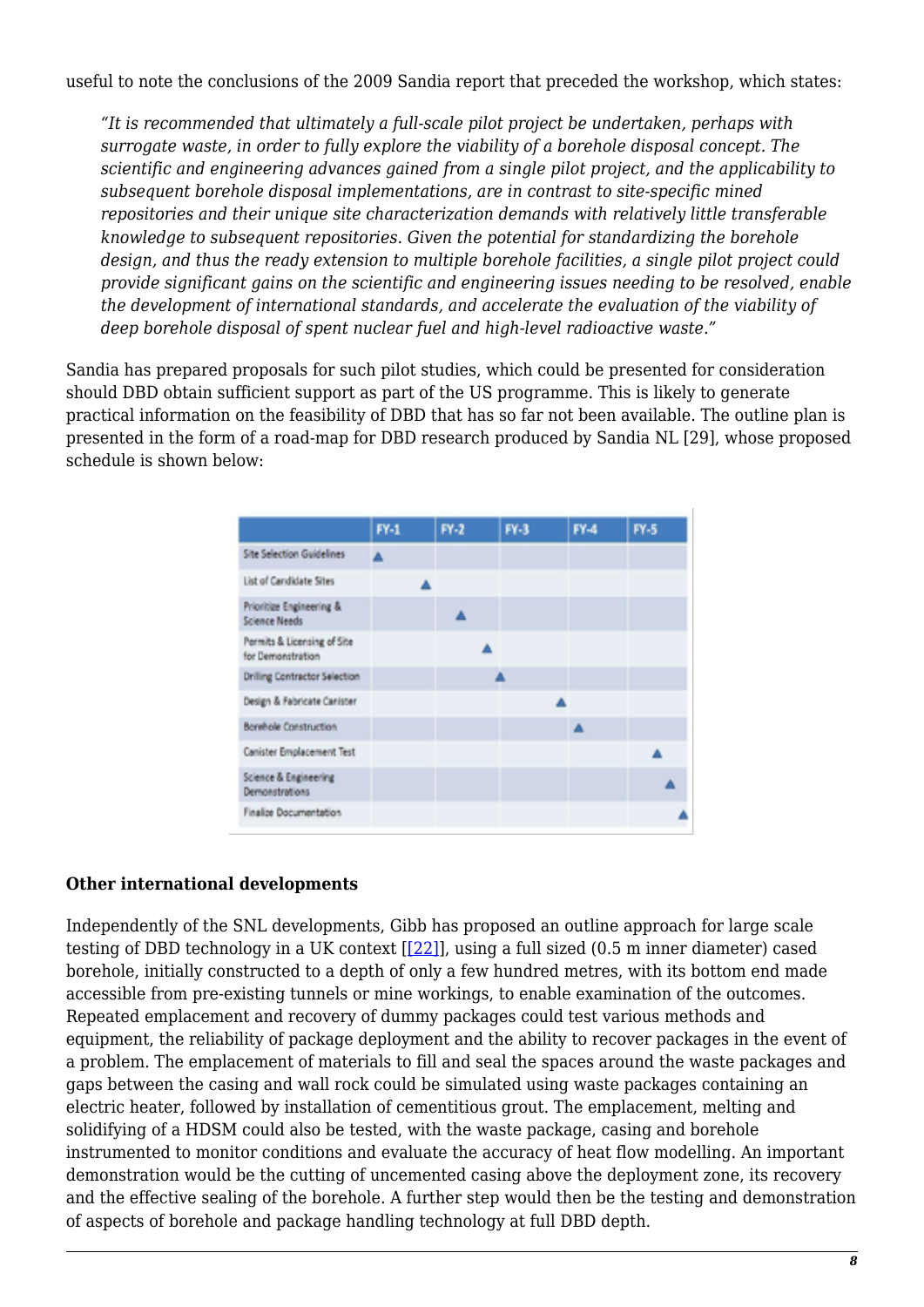Parallel developments for disposal of HLW or SF waste containers in long vertical boreholes in salt may offer the potential for technology transfer to DBD. The German concept for HLW and SF disposal in dome salt formations is based upon c.300 m long boreholes constructed from tunnels in a conventional GDF. DBE Technology [\[\[23\]\]](#page--1-0) has carried out development and full scale testing of package handling technologies for placing packages in such boreholes that has overlapping technical elements with the borehole-top technologies that would be required for DBD.

Discussion of the DBD concept and its identification by a UK government advisory committee (CoRWM) as something that needed to be kept under review led, in 2007, to an NDA sponsored evaluation of the deep, relatively large diameter borehole technology that would be needed for DBD by Beswick [[\[24\]](#page--1-0)]. Subsequently, in 2009, Beswick made an updated presentation of DBD technology issues [\[\[25\]](#page--1-0)], in which it is concluded that a 500 mm to 600 mm diameter borehole to a depth of 5000 m in crystalline rock is not far outside the current experience envelope of the drilling industry and is achievable with tool and process development. Appropriate drilling rigs are available and vertical drilling systems can now assure verticality, notwithstanding stress breakout influences. Casing through the full length of the borehole would be essential. Beswick considers that the time for drilling, waste emplacement and completion of a single 600 mm diameter DBD borehole could be as little as three years. Summarising the development needs, Beswick identifies:

- large diameter drilling tools and drill string;
- casing design and installation procedures for large diameters;
- casing design for deployment zone;
- cementation methods for upper large diameter casing;
- waste deployment procedure and handling tools;
- annulus sealing in the deployment zone;
- upper borehole seals and near surface abutment.

A pilot scheme for developing processes, systems and tools is considered to be relatively inexpensive, with casing-cement-rock integrity issues and sealing and needing special attention. Beswick also acknowledges that deep borehole disposal will probably be cheaper (than conventional geological disposal), for the wastes that can be accommodated, citing a cost of 35 to 40 million GBP for construction of the first boreholes, reducing significantly with subsequent holes. The 2009 MIT summary report [2] suggests that developments in drilling techniques in coming years (including projectile drilling, spallation drilling, laser drilling, and chemical drilling, none of which is commercially available at present) could significantly reduce costs.

#### **Possible applications in national GD programmes**

As noted in Section 2, the US national programme is currently considering how best to manage SF in the future, following the effective closure of the Yucca Mountain (conventional GDF) project and the national laboratories have devoted resources to evaluation of DBD. The lead organisation promoting the concept is SNL, in collaboration with scientists at MIT. SNL is poised to propose (to the Department of Energy) pilot tests and demonstrations of aspects of the technology, should DBD emerge from current policy deliberations as an option worth pursuing. In this case, it would seem likely that other topics from the list of R&D requirements discussed in the previous section would also be addressed. The thrust of the concept being considered in the USA is that multiple DBD facilities could dispose of SF, possibly at NPP sites.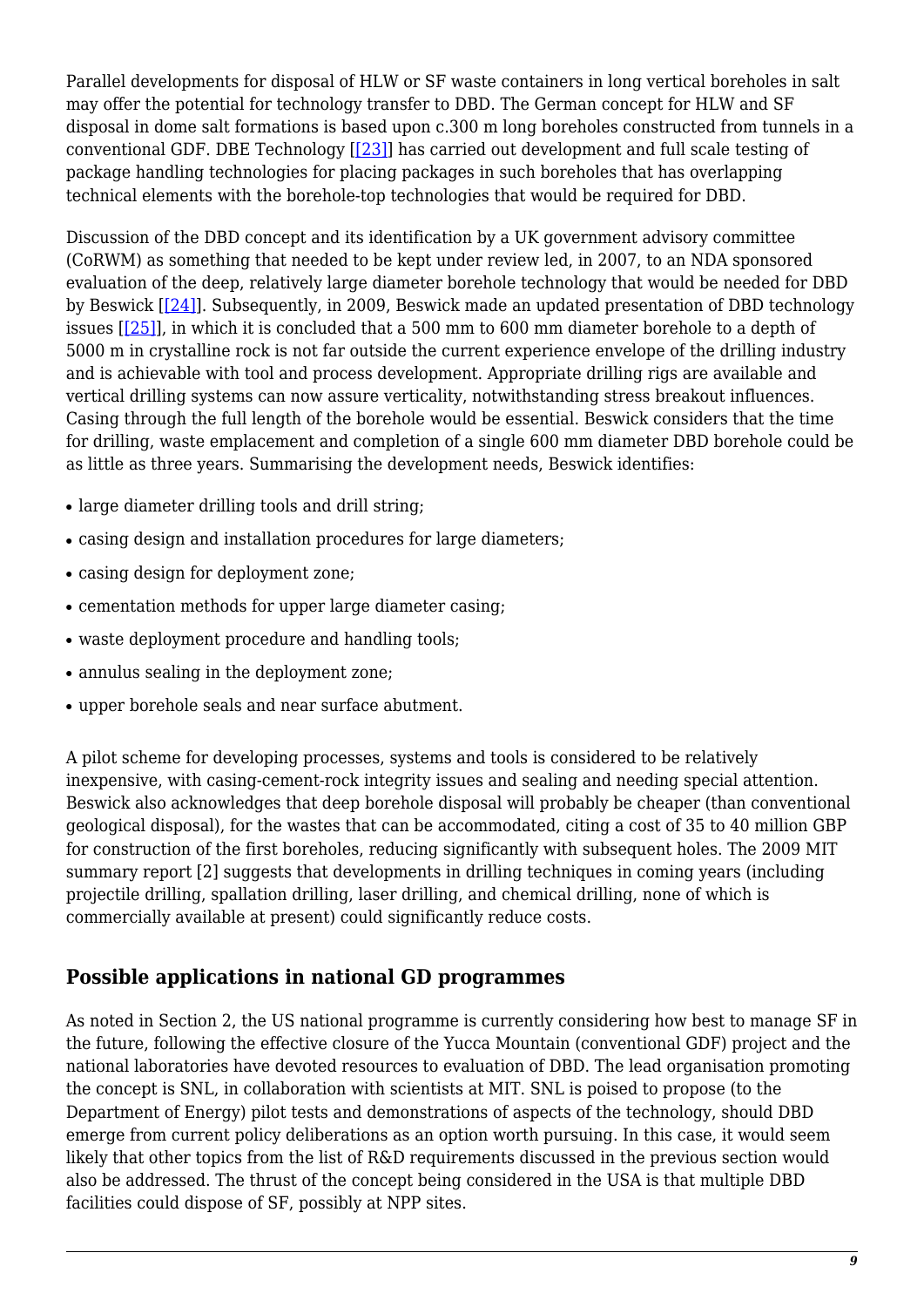In Sweden, DBD has been evaluated at a relatively low level of activity for many years, as a possible alternative to conventional GD for SF. There is a requirement from SKB to consider and report on alternatives when it makes a license application for disposal and, given the interest in DBD displayed by Swedish NGOs, it seems likely that the concept will be discussed actively over the next few years as part of the licensing and approvals process. It seems unlikely, however, that any further development of the concept in Sweden will arise as a result of these formal procedures.

DBD is being proposed by the Nautilus Institute as a possible solution for SF management in Northeast and East Asia, with a major emphasis on the non-proliferation advantages of the concept [4]. SF inventories in the region are growing rapidly and the report asserts that the DBD approach would avoid many of the proliferation-prone steps involved with reprocessing and recycling fissile material from SF, as well as possibly proving more acceptable socially and politically, more economic in the short and long run, and less hazardous with respect to the technological and ecological risks arising from the disposition of large amounts of radioactive material. Possible institutional configurations for DBD in East Asia are suggested to include the use of the technology by each nation going it alone, by some nations contracting for disposal with a few service supplying nations, or through the coordinated development and operation of one or a few central deep borehole facilities used and governed by all of the key nuclear user (present and future) nations of the region. The study concludes by proposing a multi-disciplinary collaborative programme of research designed to evaluate, systematically and comprehensively, the relative attributes of the technical, cost, security, safeguards, and other benefits of different nuclear fuel cycle management approaches, including DBD, with a view to determining which of these approaches best supports a prospective nuclear weapon free zone in East Asia.

A parallel study by Kang [[\[26\]](#page--1-0)] has looked more specifically at the DBD option for disposal of the SF generated by the Republic of Korea. Current plans for ROK reactor deployment mean that approximately 51,000 t of spent PWR fuel and 20,000 t of spent HWR fuel will be generated over the lifetimes of the NPPs by 2030. It was estimated (very approximately) that the cumulative cost of DBD disposal of this cooled spent fuel would be in the range of about \$4 to \$9 billion from 2030 through 2050.

### **Some Technical Implications of Incorporating DBD in a Conventional GD Programme**

The continued interest and potential for further developments in DBD means that this alternative to conventional GD for some categories of waste may become a more feasible candidate for consideration as a part of any national GD programme. If this were the case, then DBD might be considered alongside conventional geological repositories, as most national programmes would still need the latter (e.g. for some ILW), even were DBD available for some of their wastes.

The size of a geological repository is heavily influenced by the tunnel lengths required for conventional disposal of HLW and SF containers, so this approach could influence repository footprint and costs considerably. Redirection of certain categories of waste to DBD would also affect requirements for the repository surface facilities (there would be different requirements for packaging of SF to those used in a repository and possibly no requirement to overpack HLW at all) and repository access arrangements. There are parallel cost implications. As no scenario would envisage all categories of high-activity and long-lived wastes being directed to DBD, the cost of a DBD becomes additional or marginal to that of a conventional repository, depending on the inventory under consideration.

The use of DBD also has implications for repository siting. Many nations consider it preferable to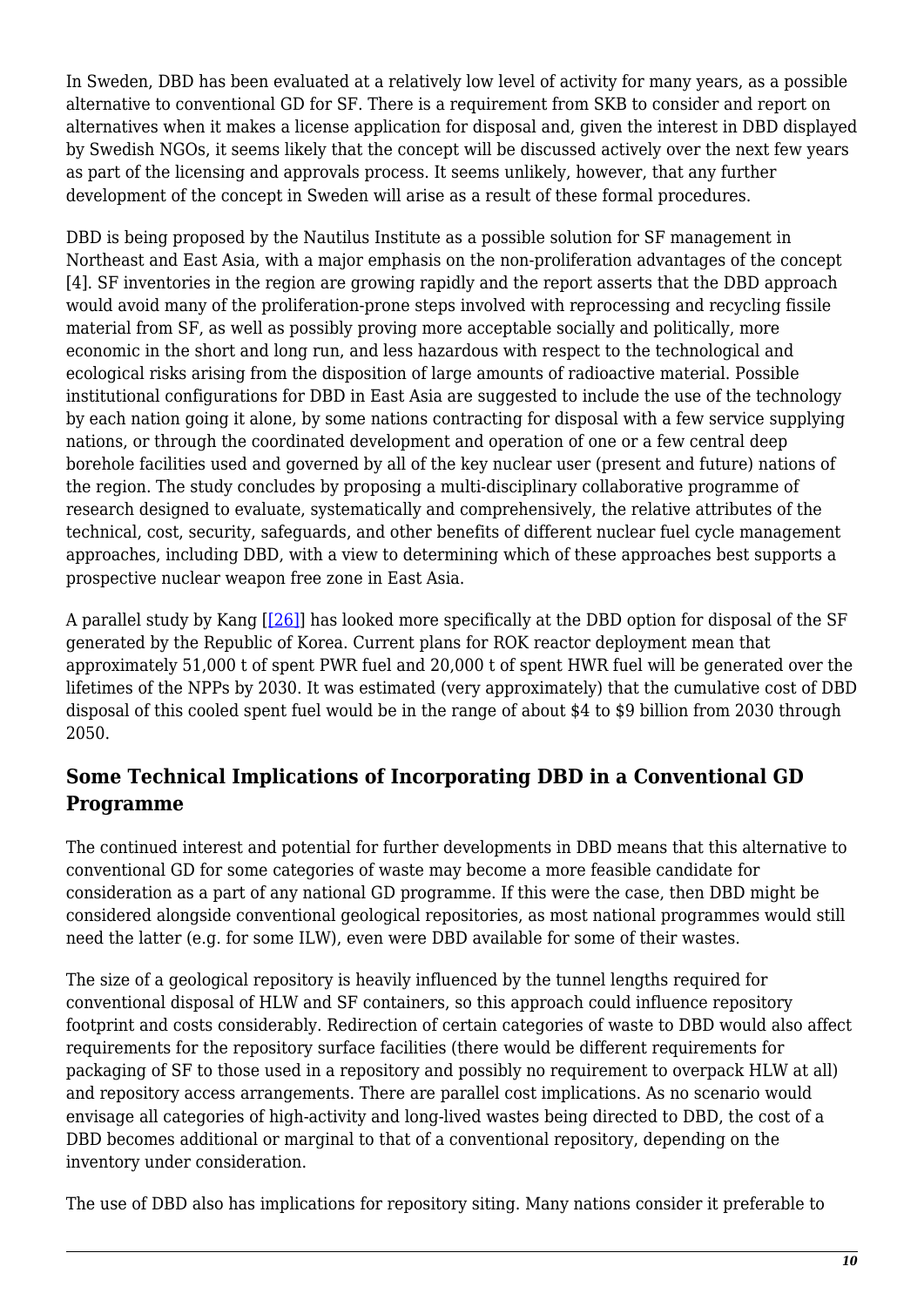have all waste disposal concentrated in one siting area, so locations would need either to be suitable for both DBD and conventional repository construction, or a separate but nearby site in a repository siting region would be required for DBD. Site characterisation work would need to be extended to fit the requirements for characterising the very deep geological environment. These requirements have not yet been considered in detail in any country, as they are closely related to DBD safety case development, which has only just begun to be worked upon. Alternatively, as in the USA, the concept of having several local DBD facilities (even one for each NPP complex), means that DBD sites might be developed in multiple locations. The considerable depth makes the concept less sensitive to geological conditions than a conventional repository, so multiple sites appear, at face value, more feasible.

The time-scheduling implications for a disposal programme also need to be considered. In principle, DBD is amenable to deployment in short 'campaigns', which could be linked to the requirements of a particular NPP siting region. Wastes could be stored for protracted periods until a campaign was required to empty storage facilities. As wastes may not need to be stored for prolonged cooling before disposal, it is clear that there are many permutations of storage and disposal timing that could fit a national strategy.

Other combinations of disposal options can be considered in developing strategic scenarios and there are several scenarios that might be considered for combinations of different materials to be disposed of and whether and when they are directed to a repository or to DBD.

### **Possible Future Developments**

The potential for the US programme on DBD to increase in pace over the next few years may be the most significant factor in the near future. The key drivers that may emerge and increase the prominence of DBD would be:

- successful pilot testing of practical borehole and waste package handling methodologies and technologies in the US programme;
- launch of a more active R&D programme in the USA, addressing the central issues of borehole sealing and further developing safety assessment scenario analysis;
- clearer concepts emerging for the scale and nature of site investigations required for a DBD facility.

### **Current Status in China, Japan and the Republic of Korea**

At the May 2013 Nautilus meeting in Beijing, updates on work or policy considerations of DBD were presented for each country. Yun Zhou (Harvard University, USA) explained that, in China, deep borehole disposal was not considered as an option for HLW management and has not been studied closely. China has a reprocessing policy for spent fuel and the resulting high-level waste will likely be disposed next to the reprocessing site. An agreement is being pursued with Areva (France) for the development of a large-scale (800 tHM/a) reprocessing plant. Commercial drilling capabilities in China currently extend to 4 km deep holes and mainly focus on mining exploration. In 2005, China's national drilling R&D project completed a 5 km deep borehole. At present there is an incomplete regulatory system to regulate all nuclear activities and China needs an Atomic Energy Law and regulations to cover nuclear waste management, disposal and a possible spent fuel disposal fund. Additional funding is required for radwaste R&D, which has so far not attracted a high priority. Future developments would be enhanced and facilitated by increased international co-operation.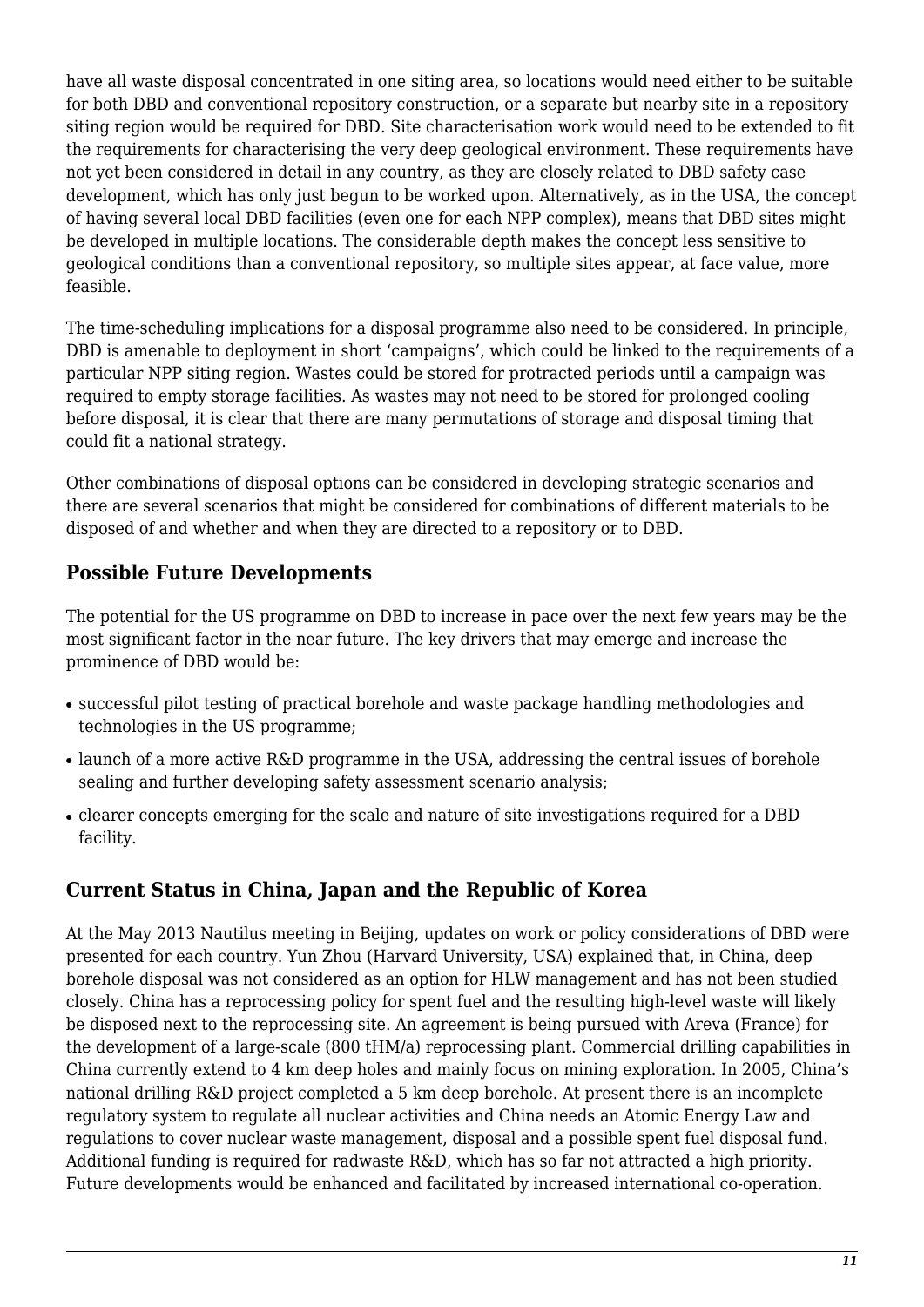The situation in Japan was presented by Tomochika Tokunaga (University of Tokyo). Although NUMO (the Nuclear Waste Management Organization of *Japan*) identified DBD as an option in 2004, there has been little interest in the approach and no work has been carried out by NUMO. Japan has several very deep holes, constructed by METI (the Ministry of Economy, Trade and Industry) in the 1990s, e.g.: Shin-Takenomachi (1993) to 6,310 m, with a cased diameter of  $\sim$ 17.8 cm OD and a bottom temperature of 197 C; Mishima (1992) to 6,300 m with a bottom temperature of 226 C; Higashi-kubiki (1989-1990) to 6,001 m, cased to 5000 m at about 24.4 CM OD and uncased below that. The stability of deep (especially geothermal) boreholes has been an issue, with casing collapse problems reported. In addition, certain areas of Japan are characterised by upwelling deep crustal fluids and may be unsuitable for geological disposal. These examples of test drilling in Japan are all slimmer holes than would be needed for emplacing, for example, a vitrified HLW package of 43 cm diameter. With 40,000 HLW packages, around 100 holes could be required. The difficulty of retrieval is seen as an issue, if such a requirement would be placed on the disposer. Nevertheless, because DBD is an option that can be considered for any small volume waste, there has been a reawakening of interest recently with respect to several waste-streams:

- debris inside the Fukushima-daiichi NPP;
- fuel/spent fuel in the pool at Fukushima-daiichi;
- radioactive wastes from research institutions;
- $\bullet$  <sup>129</sup>I (<sup>14</sup>C) in TRU waste.

Advantages being discussed are that it may not be necessary to separate wastes, small volumes can be accommodated by smaller diameter boreholes and might allow a retrievability option, the characterization of the site and monitoring can be achieved by side-track holes and, in particular, this option might contribute to overcoming the difficulties of handling some wastes at the Fukushima-daiichi NPP. If any of these options were to be pursued further, it is recognized that both the engineering and the safety case development would need major efforts and that finding a site will continue to present problems, as with a conventional GDF.

An update on the situation in the Republic of Korea was given by Jungmin Kang (Korea Advanced Institute of Science and Technology, or KAIST), who pointed out the over-arching consideration that, since ROK has not decided whether to directly dispose of or recycle spent fuel, it currently has no national plan on geological disposal of spent fuel either, although it has a long-standing R&D programme in this area. Geologically, much of the ROK, indeed the whole Korean Peninsula, may be suitable for consideration for DBD. By 2050, ROK will have between 40,000 and 50,000 tHM of PWR and CANDU spent fuel that will require management. IF DBD were to be implemented, then it is estimated that a programme disposing of between 300-500 tHM/a between 2030 and 2050 (with a start-up disposal of over 2000 tHM) would cost between 3 to 6 billion USD. A borehole is assumed to accommodate 200-400 canisters containing a total of about 100-200 tHM of spent PWR fuel, or about 1,600-3,200 canisters containing about 32-64 tHM spent HWR fuel. Cost estimation is based on a cost of about 20 million USD for construction of each 5 km-depth borehole. Whether or not local communities in the ROK would oppose the siting of a DBD facility for spent fuel/HLW remains to be seen, but there are no current legal issues that might affect the practicality of deep borehole disposal of spent fuel in the ROK. Considering its potential safety superiority when compared with conventional geological disposal, DBD could be more acceptable to local communities. A public consultation process on spent fuel management will start soon, which will critically affect nuclear fuel cycle activities and development, including deep borehole disposal, in the ROK in the coming years.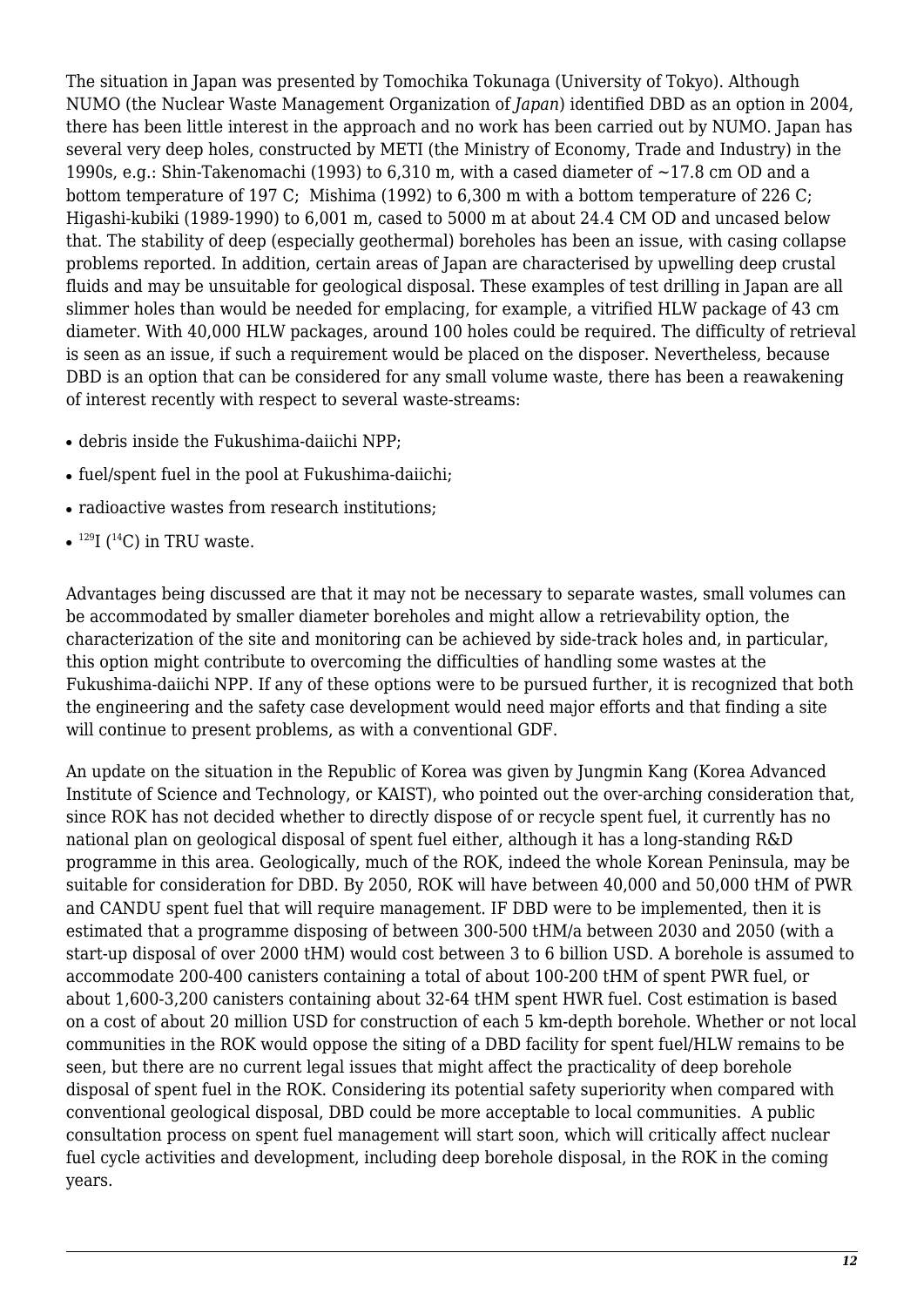## **Conclusions**

An overview presentation by Neil Chapman made a number of observations about the potential role of DBD of SF in the China-Japan-Korea region, as envisaged in the Nautilus Institute project.

There are several DBD issues that are specific to its use to dispose of SF. Unlike vitrified HLW, unmodified SF in standard fuel assemblies (FA) is a less stable material to handle, owing to the presence of readily mobilised fractions of several radionuclides in FA gaps and in fuel grain boundaries. If a package containing FAs is breached, then this 'instant release fraction' has the potential to contaminate the fluid in a deep borehole in the event of a serious accident or jam that destroys the container integrity. This may indicate that more robust packages (as in a GDF) may be required. Questions that arise are whether it would be possible to recover the situation, whether the radiological consequences at the surface (during recovery or afterwards) would actually be significant if the borehole were to be sealed and abandoned, and whether it would matter economically to loose a single hole.

A second question is more fundamental to the concept of using DBD to enhance regional safety and nuclear security. In principle, such an aspiration would seem best to be met by moving SF quickly from the NPP to a point of final, inaccessible disposal. This could be achieved, for example, by moving SF from at-reactor pools to interim dry storage as soon as practicable (e.g. 5 to 10 years), using a centralised, hardened (e.g. underground cavern) dry store that could be protected from natural events and from human attack, and then moving the SF to disposal as soon as it is cool enough to match the design requirements of the disposal facility. Conventional GDFs typically require 50 to 100 years of ex-reactor cooling before disposal. The low-temperature DBD concepts discussed above and which are attracting most interest (compared to high-temperature, rock melting concepts) could be designed to accept SF earlier: the current US studies are, for example, considering about 25 years. Nevertheless, it is clear that DBD does not offer an 'instant solution' to security issues, as it would still require some decades of interim storage – implying that a security focus should rather be placed on storage facilities and strategies.

A third issue concerns retrievability and resources. SF is certainly a potential resource, whose significance will attract more or less attention depending on the mood of global and national policies on reprocessing and advanced reactor technologies. Despite attempts to build retrievability into DBD design, it must be accepted that DBD is a practically irretrievable disposal solution and, indeed, this is an intention within the origins of the concept – to place hazardous materials beyond human influence. In the author's opinion, if retrievability is to be imposed on DBD as a demand on its inclusion in a national programme, it will cause a major diversion of effort away from the critical areas of study on safety case development and borehole engineering and sealing. Retrievability could add considerably to cost and technical difficulty. Consequently, DBD could be seen as a oneway street with respect to flexibility on re-use of SF, compared to a GDF, where retrievability can be made a reasonable prospect (e.g. current designs on Sweden). If there is any likelihood that SF will be needed as a resource over the next century, then DBD is not a solution.

A final SF-related point is to do with the strategy of having a centralised or many small, localised DBD facilities. Clearly, there are attractions to the idea of being able to dispose of SF on-site at a NPP, with there being facilities at each major NPP complex. However, this will extend the period of interim storage either in the AR-pond or at a local interim dry storage facility (compared to moving the SF away earlier to a potentially more secure, centralised facility). This appears to be counter to security considerations, although there are clearly design and strategy solutions.

The best answer to security concerns seems to be to move SF in a timely fashion to high-security, possibly underground, dry storage and to assure a disposal solution that is available in good time for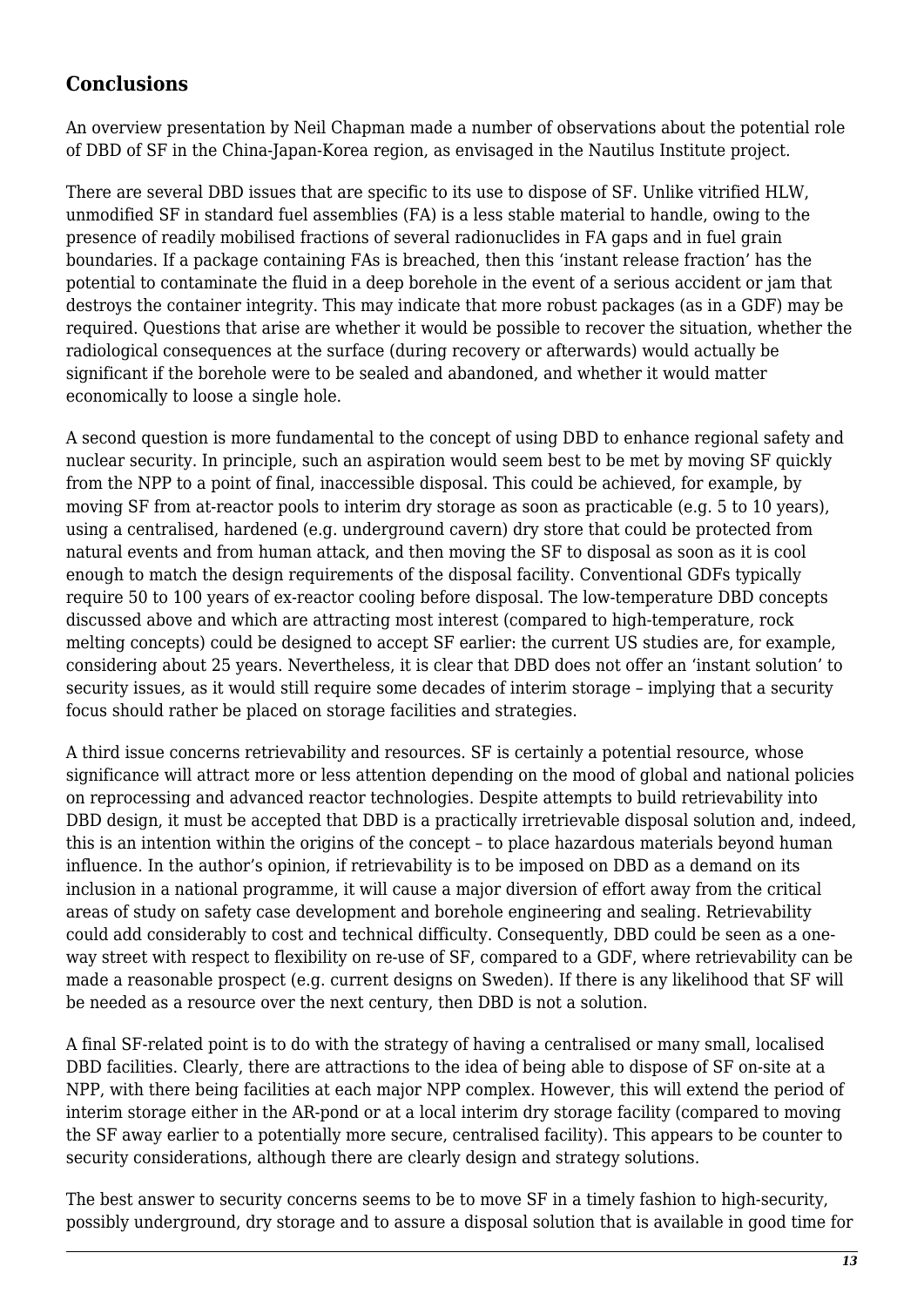its ultimate disposition. International experience suggests that it takes at least 30 years to move from concept, through siting, design, licensing and construction to an operating GDF. New national programmes might be expected to move forward more quickly now, based on 40 years of international experience. However, DBD will require some significant development and it seems unlikely that following the DBD route rather than the GDF route would accelerate a disposal timetable by more than a decade. Nevertheless, this may be significant. Combined with the potential for much earlier disposal (e.g. 25 rather than 50+ years), this may constitute an ability to go for 'early' disposal of SF, with security implications that could attract international support. It would seem worthwhile quantifying this better.

It can be seen that there are several provisos with respect to using DBD for disposal of SF, but these could be clarified or removed by more R&D or by firm policy considerations. In addition, DBD certainly could have a place in national and regional waste management plans for HLW and other, small-volume wastes (e.g. considerations in Japan and ROK). DBD for small amounts of HLW is potentially attractive (e.g., requiring just a few boreholes for a complete national inventory), but few small (and new) NP countries use reprocessing and the current and possible HLW inventories in China, Japan and ROK are large.

For DBD to move forward, work will be required on a number of topics – in particular:

- large-scale testing/demonstration is essential if further progress is to be made this may happen in the USA;
- a more comprehensive operational and post-closure safety evaluation is essential this is not an obstacle, as it can be done readily today, with available international expertise and data.

How might co-operation help? One attraction is that the DBD concept is sufficiently non-site-specific to attract an international effort on generic technology aspects. This would be amenable to an international co-operation project and there is potentially sufficient interest from a number of countries to consider such a shared multinational project. This would need a host country – for the engineering trials.

Current experience in Europe suggests that shared regional solutions for radioactive waste management can help considerably for small NP programmes, with shared disposal facilities making sense, economically. In the China-Japan-ROK region, the amounts of material involved make shared disposal facilities look less attractive, for many reasons, but shared R&D could be highly appropriate.

In conclusion, one might ask why DBD has not advanced much over the last 30 years. The answer seems to be that national GD programmes consider that they already have an entirely adequate, safe and secure solution in their conventional GDF plans and that this is supported by decades of independent and shared concept development and R&D. DBD is seen as an unhelpful digression that would require new R&D with an uncertain outcome. This situation is reflected not only in a lack of interest from national GD programmes, but also in some resistance to the concept. Thus, with the exception of current developments in the USA, any new DBD programme in the Asia-Pacific region might initially expect to receive rather weak support from elsewhere.

[\[1\]](#page--1-0) Nevertheless, rock-melting concepts continue to attract some attention and Ojovan et al. [27] proposed using high-density, self-sinking capsules that would melt their way down into deep rock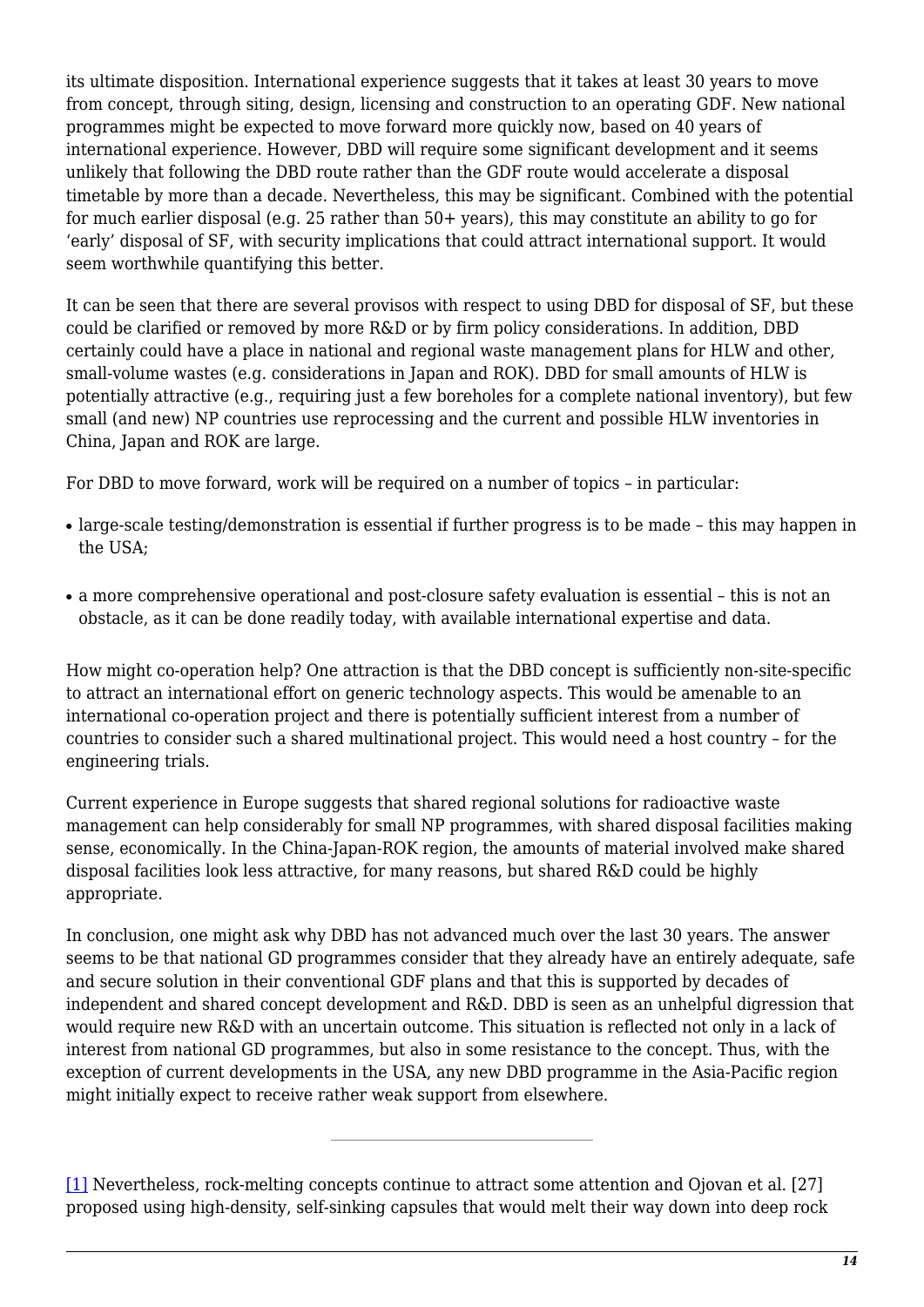formations as a means of disposing of some the highest activity (albeit, short half-life) spent radiation sources that are used in industrial and medical applications and as thermoelectric generators. This concept was recently adapted [28] as a possible scientific research tool, whereby a self-sinking tungsten-clad capsule could be used to probe Earth's mantle to depths of tens of km, with information being retrieved by remote acoustic monitoring of the capsule's interaction with the rock.

## **III. REFERENCES**

[\[1\]](#page--1-0) Murphy, W. M. and Diodato, D. M., *Some observations on deep borehole disposal of spent nuclear fuel and high level nuclear waste.* Workshop on research needs for borehole disposal, 2010. (see Brady and Driscoll, 2010).

[\[2\]](#page--1-0) Sapiie, B. and Driscoll, M. J., *A Review of Geology-Related Aspects of Deep Borehole Disposal of Nuclear Waste.* Massachusetts Institute of Technology Report MIT-NFC-TR-109, 2009.

[\[3\]](#page--1-0) Brady, P. V., Arnold, B. W. Freeze, G. A., Swift, P. N., Bauer, S. J. Kanney, J. L., Rechard, R. P. and Stein, J.S., *Deep Borehole Disposal of High-Level Radioactive Waste*. Sandia National Laboratory, Albuquerque, USA. Report No: SAND2009-4401. 75 pps, 2009.

[\[4\]](#page--1-0) von Hippel, D. and Hayes, P. *Borehole disposal of nuclear spent fuel and high level waste as a focus of regional East Asia nuclear fuel cycle cooperation*. Nautilus Institute Report, 2010. Available at:

[http://www.nautilus.org/publications/essays/napsnet/reports/Deep%20Borehole%20Disposal%20von](http://www.nautilus.org/publications/essays/napsnet/reports/Deep Borehole Disposal von Hippel - Hayes Final Dec11-2010.pdf) [%20Hippel%20-%20Hayes%20Final%20Dec11-2010.pdf](http://www.nautilus.org/publications/essays/napsnet/reports/Deep Borehole Disposal von Hippel - Hayes Final Dec11-2010.pdf)

[\[5\]](#page--1-0) NRC, *Final Update of the Commission's Waste Confidence Decision*, Sept 2010. Available at: <http://www.nrc.gov/reading-rm/doc-collections/commission/cvr/2009/2009-0090vtr.pdf>

[\[6\]](#page--1-0) NRC, *Update to the Waste Confidence Decision*. US Nuclear Regulatory Commission 2010. Available at:<http://pbadupws.nrc.gov/docs/ML1033/ML103350186.pdf>

[\[7\]](#page--1-0) Åhäll, K-I, *Final Deposition of High-level Nuclear Waste in Very Deep Boreholes: an evaluation based on recent research of bedrock conditions at great depth*s. MKG Report No 2. Miljöorganisationernas kärnavfallsgranskning, Stockholm, Sweden, 2010.

[\[8\]](#page--1-0) Arnold, W., Swift, P. N., Brady, P.V., Orrell, S. A. and Freeze, G. A., "Into the deep". *Nuclear Engineering International*, March 2010. Available at: <http://www.neimagazine.com/storyprint.asp?sc=2055856>

[\[9\]](#page--1-0) Gibb, F. G. F., "Deep borehole disposal (DBD) methods"*. Nuclear Engineering International*, March 2010. Available at: <http://www.neimagazine.com/storyprint.asp?sc=2055862>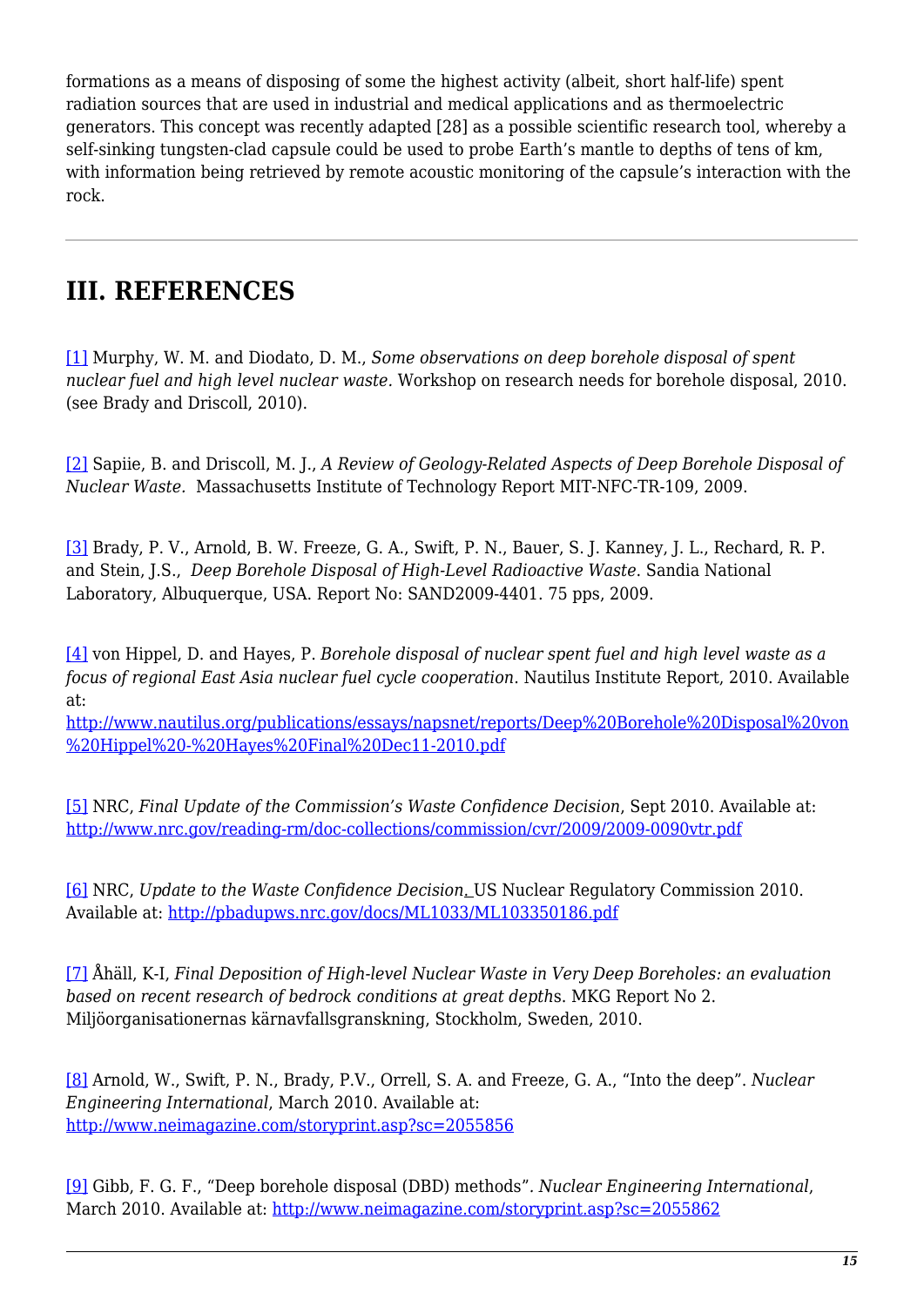[\[10\]](#page--1-0) Gibb, F. G. F., K.P. Travis, N. A. McTaggart, D. Burley & K. W. Hesketh., "Modelling temperature distribution around very deep borehole disposals of HLW". *Nuclear Technology*, 163, 62-73 2008.

[\[11\]](#page--1-0) Gibb, F. G. F., K.P. Travis, N.A.McTaggart & D. Burley., "A model for heat flow in deep borehole disposals of high-level nuclear waste"*. Journal of Geophysical Research*, 113, BO5201. doi:10.1029/2007JB005081, 2008.

[\[12\]](#page--1-0) Gibb, F. G. F., K.J. Taylor & B.E. Burakov. "The 'granite encapsulation' route to the safe disposal of Pu and other actinides"*. Journal of Nuclear Materials*, 374, 364-369, 2008.

[\[13\]](#page--1-0) Gibb, F. G. F., N. A. McTaggart, et al., "High-density support matrices: Key to the deep borehole disposal of spent nuclear fuel". *Journal of Nuclear Materials* 374: 370-377, 2008.

[\[14\]](#page--1-0) Hoag, C. I. *Canister design for deep borehole disposal of nuclear waste*. Dept of Nuclear Engineering. Cambridge, MA, MIT, 2006.

[\[15\]](#page--1-0) Jensen, K. G. and M. J. Driscoll, M. J., *Plugging of Deep Boreholes for HLW Disposal.* MIT Report MIT-NFC-PR-121, 2010.

[\[16\]](#page--1-0) Driscoll, M. J. and K. G. Jensen, K. G. *Deep Borehole Attributes and Performance Requirements.* MIT Report MIT-NFC-PR-120, 2010.

[\[17\]](#page--1-0) Jensen, K. G. and M. J. Driscoll, M. J. *HLW Deep Borehole Design and Assessment: Notes on Technical Performance.* MIT Report MIT-NFC-PR-116, 2010.

[\[18\]](#page--1-0) Jensen, K. G. and M. J. Driscoll, M. J. *Regional Examples of Geological Settings for Nuclear Waste Disposal in Deep Boreholes*. MIT Report MIT-NFC-PR-115, 2010.

[\[19\]](#page--1-0) Sapiie, B., Driscoll, M. J. and K. G. Jensen, K. G. *Regional Examples of Geological Settings for Nuclear Waste Disposal in Deep Boreholes.* MIT Report MIT-NFC-TR-113, 2010.

[\[20\]](#page--1-0) Brady, P. V. and Driscoll, M. J. *Deep Borehole Disposal of Nuclear Waste: Report from a Sandia-MIT Workshop on March 15, 2010 in Washington, DC*, 2010. Available at: [www.mkg.se/uploads/SNL\\_MIT\\_borehole\\_workshop\\_report\\_final\\_100507.pdf](http://www.mkg.se/uploads/SNL_MIT_borehole_workshop_report_final_100507.pdf)

[\[21\]](#page--1-0) Arnold, B. W., Clayton, D. J., Herrick, C. G. and Hadgu, T., *Thermal-Mechanical Modeling of Deep Borehole Disposal of High-Level Radioactive Waste.* American Geophysical Union, Fall Meeting 2010, abstract #H31G-1086, 2010.

[\[22\]](#page--1-0) Gibb, F. G. F., "Looking down the bore". *Nuclear Engineering International*, March 2010. At: <http://www.neimagazine.com/storyprint.asp?sc=2055863>, 2010.